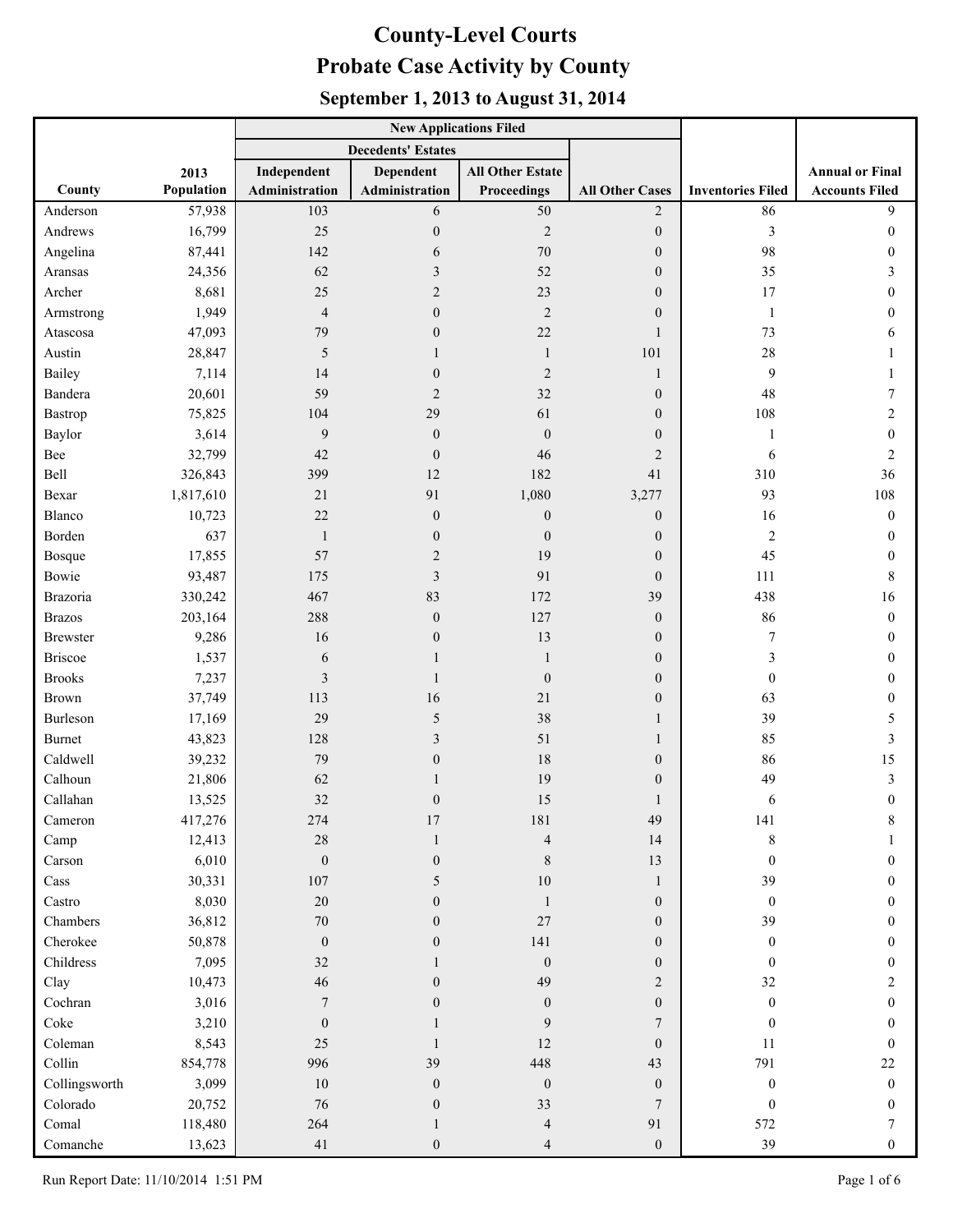|            |            |                           | <b>New Applications Filed</b> |                         |                        |                          |                        |
|------------|------------|---------------------------|-------------------------------|-------------------------|------------------------|--------------------------|------------------------|
|            |            | <b>Decedents' Estates</b> |                               |                         |                        |                          |                        |
|            | 2013       | Independent               | <b>Dependent</b>              | <b>All Other Estate</b> |                        |                          | <b>Annual or Final</b> |
| County     | Population | Administration            | Administration                | Proceedings             | <b>All Other Cases</b> | <b>Inventories Filed</b> | <b>Accounts Filed</b>  |
| Concho     | 4,043      | 14                        | $\boldsymbol{0}$              | $\mathbf{1}$            | $\overline{0}$         | 6                        | $\overline{0}$         |
| Cooke      | 38,467     | 64                        | 6                             | 47                      | 1                      | 64                       | $\theta$               |
| Coryell    | 76,192     | 93                        | $\boldsymbol{0}$              | 25                      | $\boldsymbol{0}$       | 51                       |                        |
| Cottle     | 1,452      | $\mathbf{0}$              | $\boldsymbol{0}$              | $\boldsymbol{0}$        | 13                     | $\boldsymbol{0}$         | 0                      |
| Crane      | 4,773      | 7                         | $\overline{2}$                | 1                       | $\boldsymbol{0}$       | $\mathbf{0}$             | 0                      |
| Crockett   | 3,807      | 8                         | $\boldsymbol{0}$              | $\mathbf{0}$            | $\overline{0}$         | 5                        | 0                      |
| Crosby     | 5,991      | 24                        | $\mathbf{0}$                  | 1                       | $\overline{0}$         |                          | 0                      |
| Culberson  | 2,277      | $\mathbf{0}$              | $\boldsymbol{0}$              | 13                      | $\overline{0}$         | $\mathbf{0}$             | 0                      |
| Dallam     | 7,057      | 11                        | $\boldsymbol{0}$              | 5                       | $\overline{0}$         | 10                       | $\theta$               |
| Dallas     | 2,480,331  | 4,633                     | 720                           | 1,895                   | 167                    | 2,697                    | 168                    |
| Dawson     | 13,810     | 26                        | $\boldsymbol{0}$              | $\overline{2}$          | $\boldsymbol{0}$       | 11                       | $\boldsymbol{0}$       |
| De Witt    | 20,503     | 77                        | $\boldsymbol{0}$              | 25                      | $\boldsymbol{0}$       | 72                       | 2                      |
| Deaf Smith | 19,177     | $\boldsymbol{0}$          | $\boldsymbol{0}$              | $\boldsymbol{0}$        | 30                     | $\boldsymbol{0}$         | $\Omega$               |
| Delta      | 5,238      | 16                        | $\boldsymbol{0}$              | $\mathbf{1}$            | $\mathbf{0}$           | 13                       | $\Omega$               |
| Denton     | 728,799    | 242                       | 28                            | 642                     | 138                    | 171                      | 23                     |
| Dickens    | 2,291      | 5                         | $\boldsymbol{0}$              | $\boldsymbol{0}$        | $\boldsymbol{0}$       | $\overline{\mathbf{c}}$  | $\mathbf{0}$           |
| Dimmit     | 10,897     | $\mathbf{0}$              | $\boldsymbol{0}$              | 13                      | $\boldsymbol{0}$       | $\mathbf{0}$             | $\mathbf{0}$           |
| Donley     | 3,522      | 15                        | $\boldsymbol{0}$              | $\overline{4}$          | $\boldsymbol{0}$       | 9                        | 0                      |
| Duval      | 11,640     | 16                        | $\mathbf{0}$                  | 5                       | $\overline{0}$         | 11                       | 0                      |
| Eastland   | 18,245     | 5                         |                               | 51                      | $\overline{0}$         | 5                        | $\theta$               |
| Ector      | 149,378    | 349                       | $\,$ $\,$                     | 23                      | $\boldsymbol{0}$       | 116                      |                        |
| Edwards    | 1,884      | $\overline{4}$            | $\boldsymbol{0}$              | $\mathfrak{Z}$          | $\boldsymbol{0}$       | 3                        | 5                      |
| El Paso    | 827,718    | 821                       | 31                            | 741                     | 194                    | 785                      | 18                     |
| Ellis      | 155,976    | 186                       | $\boldsymbol{0}$              | 112                     | $\boldsymbol{0}$       | 164                      | 13                     |
| Erath      | 39,658     | 114                       | $\boldsymbol{0}$              | $\boldsymbol{0}$        | $\boldsymbol{0}$       | 65                       | $\theta$               |
| Falls      | 17,493     | 49                        | $\overline{2}$                | $\overline{2}$          | 2                      | 10                       | $\Omega$               |
| Fannin     | 33,659     | 53                        | $\boldsymbol{0}$              | 26                      | $\overline{4}$         | 42                       |                        |
| Fayette    | 24,821     | 94                        |                               | 20                      | $\boldsymbol{0}$       | 92                       |                        |
| Fisher     | 3,856      | 9                         | $\boldsymbol{0}$              | $\mathfrak{Z}$          | $\boldsymbol{0}$       | 4                        | $\theta$               |
| Floyd      | 6,230      | 28                        | $\boldsymbol{0}$              | $\mathbf{0}$            | $\overline{0}$         | 12                       | $\theta$               |
| Foard      | 1,277      | 1                         | $\boldsymbol{0}$              | $\overline{c}$          | 9                      | $\boldsymbol{0}$         | $\overline{0}$         |
| Fort Bend  | 652,365    | 505                       | $27\,$                        | 397                     | $27\,$                 | 417                      | 30                     |
| Franklin   | 10,660     | 6                         | $\boldsymbol{0}$              | $\overline{4}$          | 17                     | $\mathbf{1}$             | $\mathbf{0}$           |
| Freestone  | 19,646     | 92                        | 1                             | 6                       | $\mathbf{0}$           | 5                        | 0                      |
| Frio       | 18,065     | $\overline{5}$            | $\boldsymbol{0}$              | 23                      | 1                      |                          | $\theta$               |
| Gaines     | 18,921     | 39                        | 1                             | $\mathbf{0}$            | $\overline{2}$         | 4                        |                        |
| Galveston  | 306,782    | 683                       | 36                            | 209                     | 6                      | 485                      | $77\,$                 |
| Garza      | 6,317      | $21\,$                    | $\boldsymbol{0}$              | $\overline{4}$          | $\boldsymbol{0}$       | $12\,$                   | $\mathbf{0}$           |
| Gillespie  | 25,357     | $118\,$                   | 1                             | 24                      | $\boldsymbol{0}$       | 136                      | 1                      |
| Glasscock  | 1,251      | $\mathfrak{Z}$            | $\boldsymbol{0}$              | $\mathbf{0}$            | $\boldsymbol{0}$       | $\boldsymbol{0}$         | $\overline{0}$         |
| Goliad     | 7,465      | 23                        | $\boldsymbol{0}$              | $\overline{2}$          | 14                     | $\boldsymbol{0}$         | $\overline{0}$         |
| Gonzales   | 20,312     | $\overline{2}$            |                               | $72\,$                  | $\boldsymbol{0}$       | 4                        | 0                      |
| Gray       | 23,043     | 49                        | $\boldsymbol{0}$              | 53                      | $\boldsymbol{0}$       | $27\,$                   | $\theta$               |
| Grayson    | 122,353    | 228                       | 11                            | 235                     | $\mathfrak{Z}$         | 163                      | 4                      |
| Gregg      | 123,024    | 212                       | 14                            | 171                     | $\boldsymbol{0}$       | 137                      | 39                     |
| Grimes     | 26,859     | 62                        | $\boldsymbol{0}$              | 14                      | $\boldsymbol{0}$       | $24\,$                   | 6                      |
| Guadalupe  | 143,183    | 243                       | 15                            | 90                      | $\overline{2}$         | 198                      | 11                     |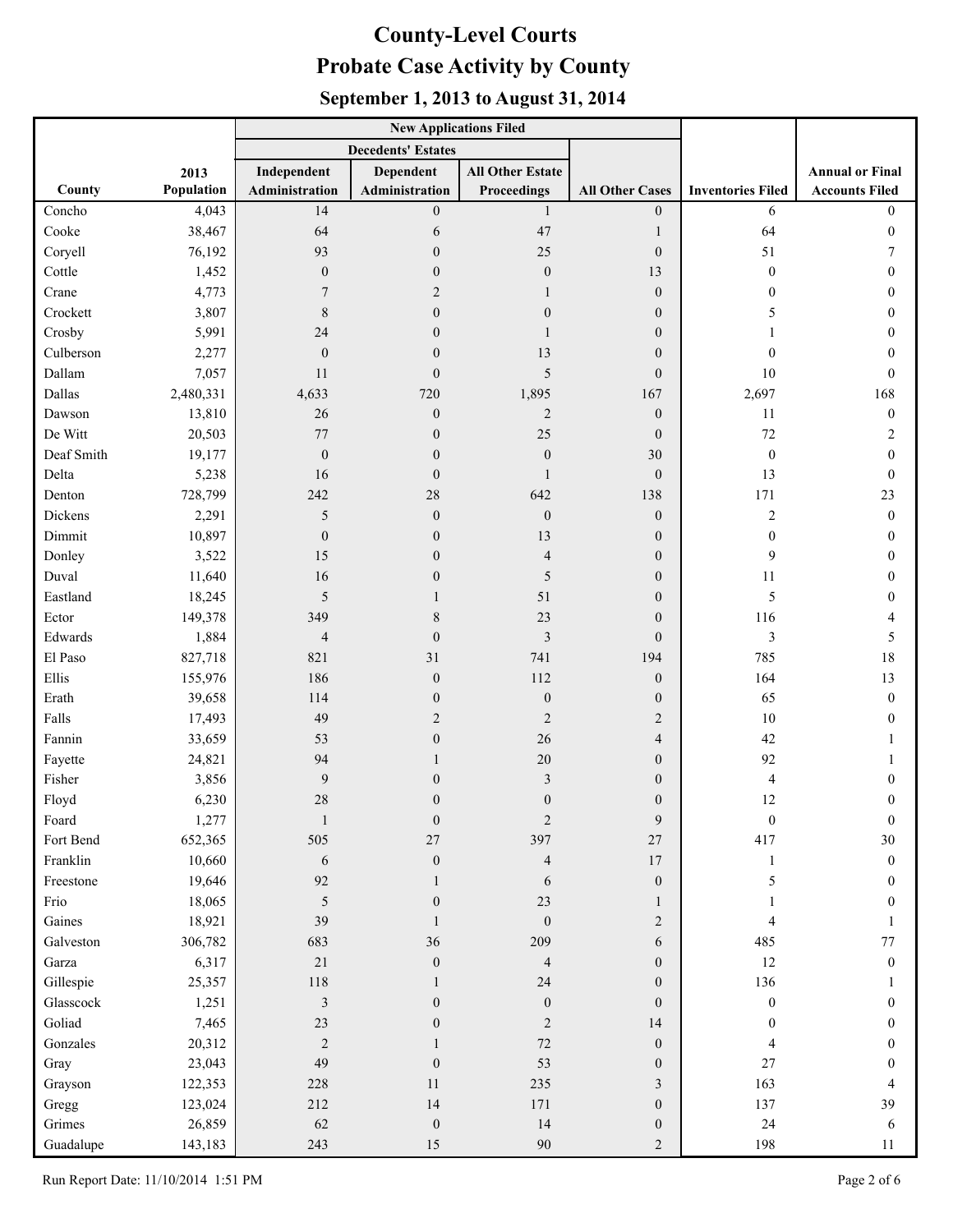|            |            |                           | <b>New Applications Filed</b> |                         |                        |                          |                        |
|------------|------------|---------------------------|-------------------------------|-------------------------|------------------------|--------------------------|------------------------|
|            |            | <b>Decedents' Estates</b> |                               |                         |                        |                          |                        |
|            | 2013       | Independent               | <b>Dependent</b>              | <b>All Other Estate</b> |                        |                          | <b>Annual or Final</b> |
| County     | Population | Administration            | Administration                | Proceedings             | <b>All Other Cases</b> | <b>Inventories Filed</b> | <b>Accounts Filed</b>  |
| Hale       | 35,764     | 75                        | $\overline{7}$                | $18\,$                  | $\overline{2}$         | 51                       |                        |
| Hall       | 3,239      | 15                        | $\boldsymbol{0}$              | $\sqrt{2}$              | $\mathbf{0}$           | $\boldsymbol{0}$         | $\mathbf{0}$           |
| Hamilton   | 8,310      | 41                        | $\boldsymbol{0}$              | $\overline{0}$          | 5                      | 13                       | 0                      |
| Hansford   | 5,555      | 7                         | 3                             | 19                      | $\boldsymbol{0}$       | 12                       | 0                      |
| Hardeman   | 4,016      | 10                        | $\mathbf{1}$                  | $\overline{7}$          | $\boldsymbol{0}$       | $\boldsymbol{0}$         | 0                      |
| Hardin     | 55,417     | 204                       | 9                             | 12                      | $\overline{4}$         | 87                       | 1                      |
| Harris     | 4,336,853  | 5,189                     | 318                           | 2,459                   | $\overline{0}$         | 4,145                    | 444                    |
| Harrison   | 66,886     | 101                       | 5                             | 103                     | $\overline{0}$         | $70\,$                   | $\overline{c}$         |
| Hartley    | 6,100      | 9                         | $\mathbf{0}$                  | $\mathfrak{Z}$          | $\overline{0}$         | $\overline{c}$           | $\boldsymbol{0}$       |
| Haskell    | 5,875      | 17                        | $\boldsymbol{0}$              | 6                       | $\boldsymbol{0}$       | 6                        | $\mathbf{0}$           |
| Hays       | 176,026    | 239                       | 3                             | 71                      | $\mathbf{0}$           | 163                      |                        |
| Hemphill   | 4,158      | 9                         | $\mathbf{1}$                  | $\,$ $\,$               | $\mathbf{1}$           | $\boldsymbol{0}$         | $\mathbf{0}$           |
| Henderson  | 78,675     | 154                       | 34                            | $\mathfrak{Z}$          | $\theta$               | 51                       | 5                      |
| Hidalgo    | 815,996    | 251                       | 37                            | 216                     | 19                     | 169                      | 31                     |
| Hill       | 34,823     | 90                        | $\mathbf{1}$                  | 48                      | $\theta$               | 61                       | 1                      |
| Hockley    | 23,530     | $\boldsymbol{0}$          | $\boldsymbol{0}$              | $\tau$                  | 68                     | $\boldsymbol{0}$         | $\boldsymbol{0}$       |
| Hood       | 52,905     | 170                       | 3                             | 68                      | 3                      | 125                      | 0                      |
| Hopkins    | 35,565     | 74                        | $\overline{c}$                | 16                      | $\overline{0}$         | 74                       |                        |
| Houston    | 22,911     | 48                        | $\overline{\mathbf{3}}$       | 42                      | $\overline{0}$         | 47                       | 1                      |
| Howard     | 36,147     | 75                        | 10                            | 49                      | $\overline{0}$         | 45                       | 0                      |
| Hudspeth   | 3,318      | $\boldsymbol{0}$          | $\boldsymbol{0}$              | $\boldsymbol{0}$        | $\boldsymbol{0}$       | $\boldsymbol{0}$         | $\boldsymbol{0}$       |
| Hunt       | 87,048     | 147                       | 16                            | 104                     | $\boldsymbol{0}$       | 128                      | 7                      |
| Hutchinson | 21,819     | 41                        | $\mathfrak{Z}$                | 46                      | $\boldsymbol{0}$       | 26                       | 2                      |
| Irion      | 1,612      | $\overline{4}$            | $\overline{c}$                | $\mathbf{0}$            | $\boldsymbol{0}$       | $\overline{c}$           | $\mathbf{0}$           |
| Jack       | 8,957      | 27                        | $\overline{c}$                | $\overline{7}$          | $\boldsymbol{0}$       | 11                       | 0                      |
| Jackson    | 14,591     | 47                        | $\boldsymbol{0}$              | 16                      | 3                      | 34                       | 0                      |
| Jasper     | 35,649     | 71                        | $\sqrt{ }$                    | 26                      | $\,$ 8 $\,$            | 4                        | 4                      |
| Jeff Davis | 2,253      | 12                        | $\boldsymbol{0}$              | $\mathbf{1}$            | $\boldsymbol{0}$       | $\overline{2}$           | $\mathbf{0}$           |
| Jefferson  | 252,358    | 100                       | 15                            | 730                     | 5                      | 101                      | 101                    |
| Jim Hogg   | 5,245      | 11                        | $\boldsymbol{0}$              | $\boldsymbol{0}$        | 5                      | $\boldsymbol{0}$         | $\mathbf{0}$           |
| Jim Wells  | 41,680     | 54                        | $\boldsymbol{0}$              | $22\,$                  | $\boldsymbol{0}$       | 39                       | 2                      |
| Johnson    | 154,707    | 258                       | 20                            | 93                      | 9                      | 226                      | 7                      |
| Jones      | 19,859     | 38                        | 5                             | $10\,$                  | $\boldsymbol{0}$       | 21                       | 2                      |
| Karnes     | 15,081     | 32                        | 1                             | $10\,$                  | $\overline{2}$         | 12                       | 3                      |
| Kaufman    | 108,568    | 151                       | 4                             | 55                      | $\,$ 8 $\,$            | $100\,$                  | 4                      |
| Kendall    | 37,766     | $\mathbf{1}$              | $\overline{0}$                | 5                       | 158                    | $\sqrt{2}$               |                        |
| Kenedy     | 412        | $\boldsymbol{0}$          | $\boldsymbol{0}$              | $\overline{0}$          | $\boldsymbol{0}$       | $\mathbf{0}$             | 0                      |
| Kent       | 807        | 3                         |                               | $\theta$                | 3                      |                          | 0                      |
| Kerr       | 49,953     | 240                       | 4                             |                         | $\boldsymbol{0}$       | 198                      | 5                      |
| Kimble     | 4,481      | 6                         | 4                             | 12                      | $\boldsymbol{0}$       | 16                       | 4                      |
| King       | 285        | $\mathbf{0}$              | $\boldsymbol{0}$              | $\boldsymbol{0}$        | $\overline{0}$         | $\boldsymbol{0}$         | $\mathbf{0}$           |
| Kinney     | 3,586      | $\theta$                  | $\boldsymbol{0}$              | 3                       | $\theta$               | $\theta$                 | 0                      |
| Kleberg    | 32,101     | 46                        | 3                             | 22                      | $\overline{0}$         | 44                       |                        |
| Knox       | 3,767      | $\boldsymbol{0}$          | $\boldsymbol{0}$              | 19                      | $\overline{0}$         | $\boldsymbol{0}$         | 0                      |
| La Salle   | 7,369      | 3                         | $\boldsymbol{0}$              | 13                      | $\theta$               | $\mathbf{0}$             | 0                      |
| Lamar      | 49,426     | 72                        | 13                            | 126                     | 5                      | 2                        |                        |
| Lamb       | 13,775     | $\sqrt{4}$                | $\overline{c}$                | 30                      | 19                     | $\boldsymbol{0}$         | $\overline{0}$         |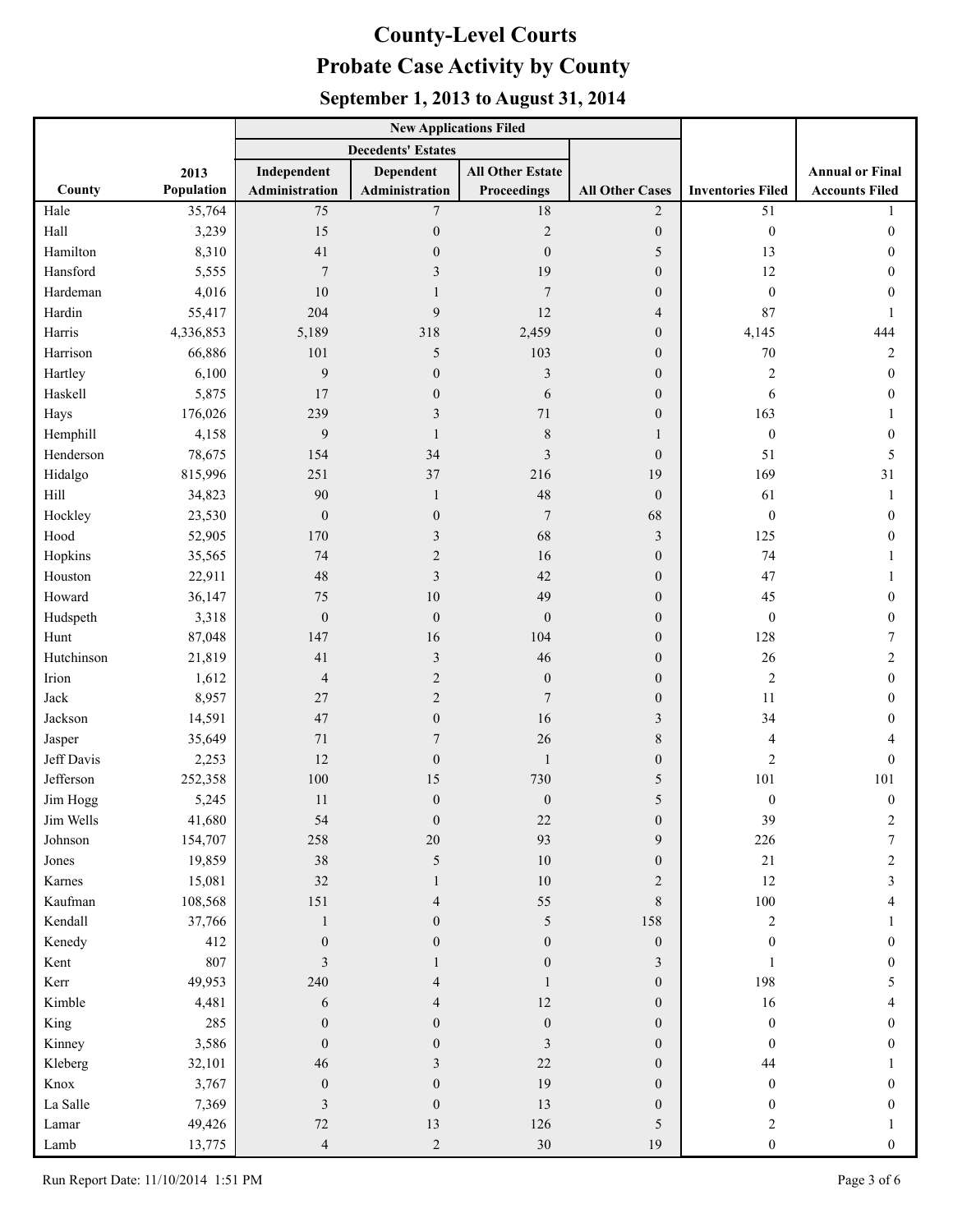|             |            |                           | <b>New Applications Filed</b> |                         |                        |                          |                        |
|-------------|------------|---------------------------|-------------------------------|-------------------------|------------------------|--------------------------|------------------------|
|             |            | <b>Decedents' Estates</b> |                               |                         |                        |                          |                        |
|             | 2013       | Independent               | <b>Dependent</b>              | <b>All Other Estate</b> |                        |                          | <b>Annual or Final</b> |
| County      | Population | Administration            | Administration                | <b>Proceedings</b>      | <b>All Other Cases</b> | <b>Inventories Filed</b> | <b>Accounts Filed</b>  |
| Lampasas    | 20,222     | 68                        | 1                             | 11                      | $\mathfrak{Z}$         | 57                       | $\theta$               |
| Lavaca      | 19,581     | 77                        | 1                             | 18                      | $\mathbf{2}$           | 35                       | $\overline{0}$         |
| Lee         | 16,628     | 41                        | 3                             | $\boldsymbol{0}$        | $22\,$                 | 30                       | $\mathbf{0}$           |
| Leon        | 16,742     | 46                        | $\boldsymbol{0}$              | 32                      | $\mathbf{1}$           | $30\,$                   | 0                      |
| Liberty     | 76,907     | 16                        | $\boldsymbol{0}$              | 184                     | 26                     | $10\,$                   | $\mathbf{0}$           |
| Limestone   | 23,326     | 59                        | 7                             | 18                      | $\theta$               | 44                       | $\theta$               |
| Lipscomb    | 3,485      | 3                         |                               | 12                      | $\overline{0}$         | $\mathbf{0}$             | 0                      |
| Live Oak    | 11,867     | 27                        | $\theta$                      | 9                       | $\overline{2}$         | 9                        | $\Omega$               |
| Llano       | 19,444     | 79                        | $\boldsymbol{0}$              | 56                      | 1                      | 63                       | 2                      |
| Loving      | 95         | $\boldsymbol{0}$          | $\boldsymbol{0}$              | $\mathbf{0}$            | $\boldsymbol{0}$       | $\mathbf{0}$             | $\overline{0}$         |
| Lubbock     | 289,324    | 542                       | 10                            | 186                     | $\overline{2}$         | 334                      | 4                      |
| Lynn        | 5,723      | 29                        | $\boldsymbol{0}$              | $\mathbf{0}$            | $\overline{0}$         | 5                        | $\mathbf{0}$           |
| Madison     | 13,781     | 24                        |                               | 15                      | 1                      | 18                       | $\theta$               |
| Marion      | 10,235     | 3                         |                               | 43                      | $\overline{0}$         | 1                        | $\Omega$               |
| Martin      | 5,312      | 10                        | $\boldsymbol{0}$              | $\boldsymbol{0}$        | $\overline{0}$         | 5                        | 0                      |
| Mason       | 4,128      | 17                        | $\boldsymbol{0}$              | 30                      | $\overline{0}$         | 8                        | 0                      |
| Matagorda   | 36,592     | 106                       | $\overline{c}$                | 14                      | 1                      | 67                       | 0                      |
| Maverick    | 55,932     | 9                         | $\boldsymbol{0}$              | 25                      | $\overline{0}$         | 8                        | 3                      |
| McCulloch   | 8,330      | $\overline{2}$            | $\overline{c}$                | 33                      | $\overline{4}$         | $\mathbf{0}$             | $\theta$               |
| McLennan    | 241,481    | 436                       | 10                            | 141                     | 11                     | 276                      | 16                     |
| McMullen    | 764        | 6                         | $\boldsymbol{0}$              | $\boldsymbol{0}$        | $\theta$               | $\mathbf{0}$             | $\overline{0}$         |
| Medina      | 47,399     | 9                         | $\overline{4}$                | 5                       | 112                    | 8                        | $\boldsymbol{0}$       |
| Menard      | 2,148      | 6                         | $\boldsymbol{0}$              | $\mathbf{0}$            | $\boldsymbol{0}$       |                          | $\mathbf{0}$           |
| Midland     | 151,468    | 381                       | $\boldsymbol{0}$              | 53                      | 5                      | 210                      | $\theta$               |
| Milam       | 24,167     | 59                        |                               | 18                      | 9                      | 7                        | $\theta$               |
| Mills       | 4,907      | 22                        | $\boldsymbol{0}$              | $\mathbf{0}$            | $\overline{2}$         | 9                        | 0                      |
| Mitchell    | 9,402      | 34                        | $\boldsymbol{0}$              | $\boldsymbol{0}$        | $\boldsymbol{0}$       | 11                       | 0                      |
| Montague    | 19,503     | 46                        | $\overline{c}$                | 54                      | $\overline{0}$         | 27                       | 3                      |
| Montgomery  | 499,137    | 689                       | 11                            | 399                     | 4                      | 621                      | 8                      |
| Moore       | 22,141     | 38                        | $\boldsymbol{0}$              | 27                      | $\mathbf{1}$           | 25                       | $\Omega$               |
| Morris      | 12,834     | $24\,$                    |                               | 34                      | $\mathbf{0}$           | 21                       | 3                      |
| Motley      | 1,196      | $\,8\,$                   | $\boldsymbol{0}$              | $\boldsymbol{0}$        | $\boldsymbol{0}$       | $\mathbf{1}$             | $\overline{0}$         |
| Nacogdoches | 65,330     | $76\,$                    | 5                             | 126                     | 5                      | 1                        | $\overline{0}$         |
| Navarro     | 48,038     | 23                        |                               | 115                     | $\overline{0}$         | 13                       | $\overline{0}$         |
| Newton      | 14,140     | $26\,$                    | 1                             | 11                      | $\overline{0}$         | $\mathbf{0}$             | $\Omega$               |
| Nolan       | 15,037     | 54                        | 1                             | $\overline{2}$          | 11                     | 1                        | $\theta$               |
| Nueces      | 352,107    | 478                       | 57                            | 288                     | 9                      | 276                      | $28\,$                 |
| Ochiltree   | 10,806     | $\mathbf{1}$              | $\boldsymbol{0}$              | 36                      | $\overline{4}$         | $\mathbf{2}$             | $\overline{0}$         |
| Oldham      | 2,102      | $\overline{4}$            | $\boldsymbol{0}$              | $\sqrt{2}$              | $\overline{0}$         | 5                        |                        |
| Orange      | 82,957     | 238                       | $\overline{\mathcal{A}}$      | 107                     | $\overline{0}$         | 111                      | $\overline{0}$         |
| Palo Pinto  | 27,889     | 54                        | $\mathbf{2}$                  | 25                      | $\overline{0}$         | 37                       | $\theta$               |
| Panola      | 23,870     | 50                        | $10\,$                        | $\overline{2}$          | 19                     | 3                        | 2                      |
| Parker      | 121,418    | $44\,$                    | $\sqrt{5}$                    | 114                     | 16                     | 6                        |                        |
| Parmer      | 9,965      | $\overline{\mathcal{A}}$  | $\boldsymbol{0}$              | $\mathbf{1}$            | 26                     | $\mathbf{0}$             | $\overline{0}$         |
| Pecos       | 15,697     | 25                        | $\sqrt{5}$                    | $\boldsymbol{0}$        | $\overline{2}$         | $\overline{0}$           | $\overline{0}$         |
| Polk        | 45,790     | 142                       | $\sqrt{6}$                    | $\boldsymbol{0}$        | 49                     | $108\,$                  |                        |
| Potter      | 121,661    | $\boldsymbol{7}$          | $23\,$                        | 304                     | 6                      | $\boldsymbol{0}$         | $\overline{0}$         |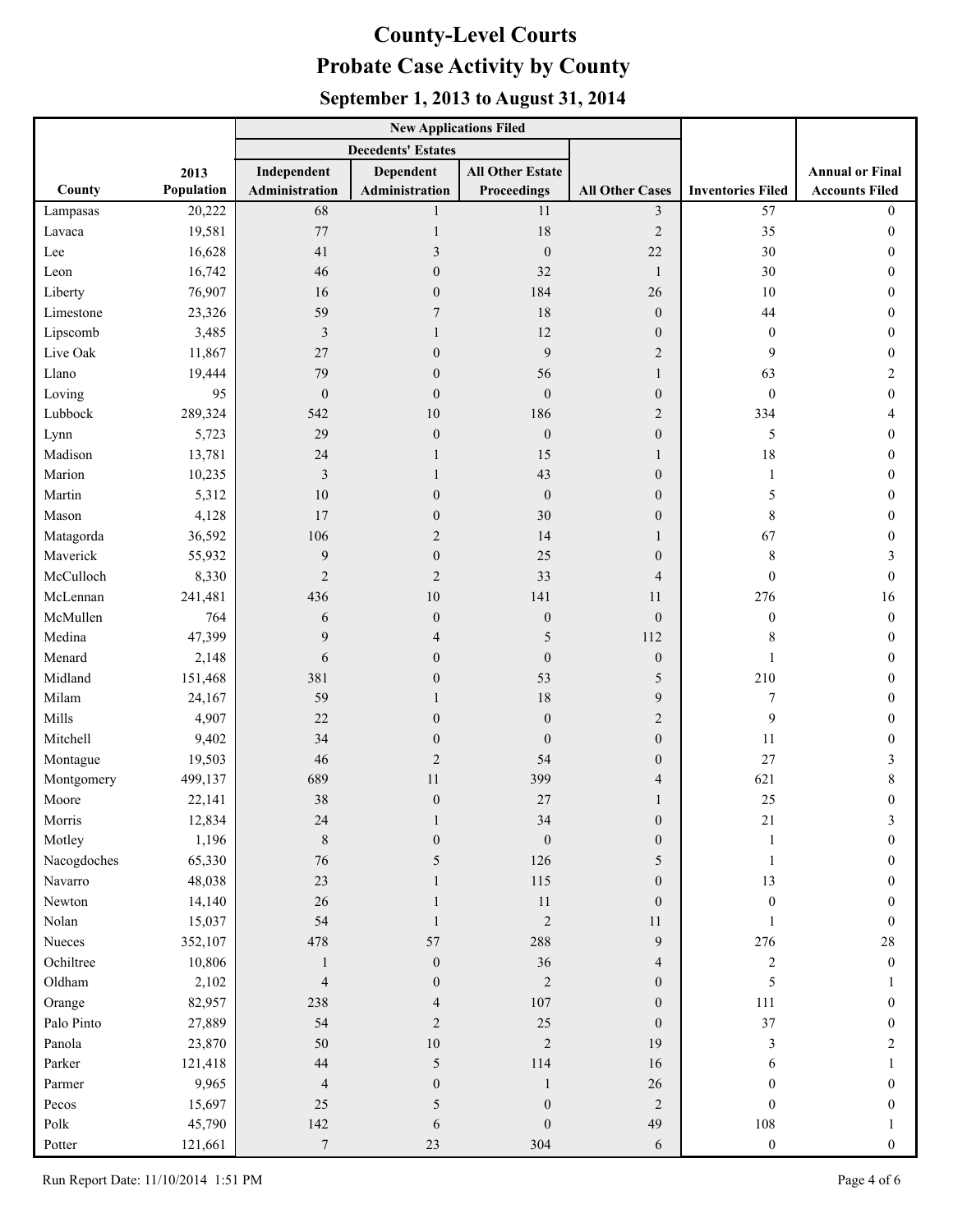|               |            |                           | <b>New Applications Filed</b> |                         |                        |                          |                        |
|---------------|------------|---------------------------|-------------------------------|-------------------------|------------------------|--------------------------|------------------------|
|               |            | <b>Decedents' Estates</b> |                               |                         |                        |                          |                        |
|               | 2013       | Independent               | <b>Dependent</b>              | <b>All Other Estate</b> |                        |                          | <b>Annual or Final</b> |
| County        | Population | Administration            | Administration                | Proceedings             | <b>All Other Cases</b> | <b>Inventories Filed</b> | <b>Accounts Filed</b>  |
| Presidio      | 7,201      | $\boldsymbol{0}$          | $\boldsymbol{0}$              | $\boldsymbol{0}$        | $\mathbf{0}$           | $\mathbf{0}$             | $\overline{0}$         |
| Rains         | 11,065     | 28                        | $\boldsymbol{0}$              | 24                      | $\overline{0}$         | 8                        | $\theta$               |
| Randall       | 126,474    | 251                       | 19                            | 133                     | $\mathbf{0}$           | 208                      | 11                     |
| Reagan        | 3,601      | 3                         | $\boldsymbol{0}$              | 1                       | 1                      | 1                        | $\mathbf{0}$           |
| Real          | 3,350      | 11                        | $\overline{2}$                | $\boldsymbol{0}$        | $\overline{0}$         | 6                        | 0                      |
| Red River     | 12,470     | 23                        | $\mathbf{0}$                  | 20                      | $\overline{0}$         | 13                       | 0                      |
| Reeves        | 13,965     | $\overline{7}$            | $\boldsymbol{0}$              | 19                      | 1                      | $\mathbf{0}$             | 0                      |
| Refugio       | 7,305      | 27                        | $\boldsymbol{0}$              | 1                       | $\mathbf{0}$           | 11                       | 0                      |
| Roberts       | 831        | 6                         | $\boldsymbol{0}$              | 3                       | $\theta$               | $\mathbf{0}$             | 0                      |
| Robertson     | 16,486     | 49                        | 4                             | 22                      | 8                      | 19                       |                        |
| Rockwall      | 85,245     | 108                       | $\overline{4}$                | 48                      | $\boldsymbol{0}$       | 62                       |                        |
| Runnels       | 10,309     | 3                         | $\mathbf{0}$                  | 19                      | 27                     | $\boldsymbol{0}$         | 0                      |
| Rusk          | 53,622     | 147                       | 4                             | 18                      | $\mathfrak{Z}$         | 69                       | 0                      |
| Sabine        | 10,361     | 32                        | 1                             | 18                      | $\mathbf{0}$           | 23                       | 0                      |
| San Augustine | 8,769      | 8                         | $\overline{2}$                | 15                      | $\theta$               | 5                        |                        |
| San Jacinto   | 26,856     | 44                        | 58                            | 1                       | $\overline{0}$         | 55                       | 4                      |
| San Patricio  | 66,137     | $\mathbf{1}$              | 13                            | 1                       | 137                    | 17                       | 0                      |
| San Saba      | 6,012      | 23                        | 5                             | 1                       | $\overline{0}$         | 40                       | 3                      |
| Schleicher    | 3,206      | 10                        | $\mathbf{0}$                  | 6                       | $\theta$               | 3                        | 0                      |
| Scurry        | 17,302     | $\mathfrak{Z}$            | $\mathbf{0}$                  | 59                      | $\theta$               | 1                        | 0                      |
| Shackelford   | 3,375      | 14                        | $\boldsymbol{0}$              | 11                      | $\boldsymbol{0}$       | 3                        | $\mathbf{0}$           |
| Shelby        | 25,792     | 86                        | $\,$ $\,$                     | 14                      | $\mathbf{0}$           | 20                       | 14                     |
| Sherman       | 3,093      |                           |                               |                         |                        |                          |                        |
| Smith         | 216,080    | 390                       | 25                            | 241                     | 10                     | 342                      | 39                     |
| Somervell     | 8,658      | 22                        | $\boldsymbol{0}$              | 1                       | $\boldsymbol{0}$       | 11                       | $\mathbf{0}$           |
| Starr         | 61,963     | 21                        | 5                             | 8                       | $\overline{4}$         | $\mathbf{0}$             | $\mathbf{0}$           |
| Stephens      | 9,247      | 28                        | $\mathbf{0}$                  | 4                       | $\theta$               | $20\,$                   | 11                     |
| Sterling      | 1,219      | $\overline{2}$            | $\mathbf{0}$                  | $\overline{0}$          | $\theta$               | 1                        | $\mathbf{0}$           |
| Stonewall     | 1,432      | 6                         | $\boldsymbol{0}$              |                         | $\boldsymbol{0}$       | 0                        | $\boldsymbol{0}$       |
| Sutton        | 4,006      | 11                        | 1                             | 6                       | $\mathbf{0}$           | 4                        | $\mathbf{0}$           |
| Swisher       | 7,763      | 37                        | $\boldsymbol{0}$              | $\boldsymbol{0}$        | $\boldsymbol{0}$       | 17                       | $\mathbf{0}$           |
| Tarrant       | 1,911,541  | 2,093                     | 103                           | 1,312                   | $\boldsymbol{0}$       | 1,907                    | 247                    |
| Taylor        | 134,117    | 300                       | 11                            | 104                     | 5                      | 199                      | 5                      |
| Terrell       | 903        | $\overline{4}$            | $\boldsymbol{0}$              | 1                       | $\overline{0}$         | $\boldsymbol{0}$         | $\boldsymbol{0}$       |
| Terry         | 12,743     | 36                        | 1                             | 6                       | $\overline{0}$         | 41                       | $\mathbf{0}$           |
| Throckmorton  | 1,600      | $\overline{4}$            | $\boldsymbol{0}$              | 4                       | $\overline{0}$         | $\mathbf{0}$             | 0                      |
| <b>Titus</b>  | 32,581     | 16                        | $\boldsymbol{0}$              | $\overline{2}$          | 60                     | $\boldsymbol{0}$         | 0                      |
| Tom Green     | 114,954    | 325                       | 9                             | 51                      | 14                     | 245                      | 9                      |
| Travis        | 1,120,954  | 1,464                     | 60                            | 419                     | 9                      | 1,012                    | 106                    |
| Trinity       | 14,393     | 55                        | $\mathbf{1}$                  | 12                      | $\boldsymbol{0}$       | $20\,$                   | 4                      |
| Tyler         | 21,464     | $74\,$                    | $\boldsymbol{0}$              | 25                      | $\mathbf{1}$           | 58                       | $\boldsymbol{0}$       |
| Upshur        | 39,884     | 92                        | 5                             | $26\,$                  | $\boldsymbol{0}$       | 56                       | $\theta$               |
| Upton         | 3,372      | 15                        | $\boldsymbol{0}$              | $\boldsymbol{0}$        | $\overline{0}$         | $\boldsymbol{0}$         | 0                      |
| Uvalde        | 26,926     | 39                        | 3                             | $\,$ 8 $\,$             | $\boldsymbol{0}$       | 36                       | 0                      |
| Val Verde     | 48,623     | $38\,$                    | $\overline{c}$                | 43                      | $\overline{0}$         | 44                       | 4                      |
| Van Zandt     | 52,481     | 86                        | 6                             | 89                      | $\mathbf{0}$           | 107                      | 2                      |
| Victoria      | 90,028     | 138                       | 3                             | 64                      | $\mathbf{0}$           | 149                      | 5                      |